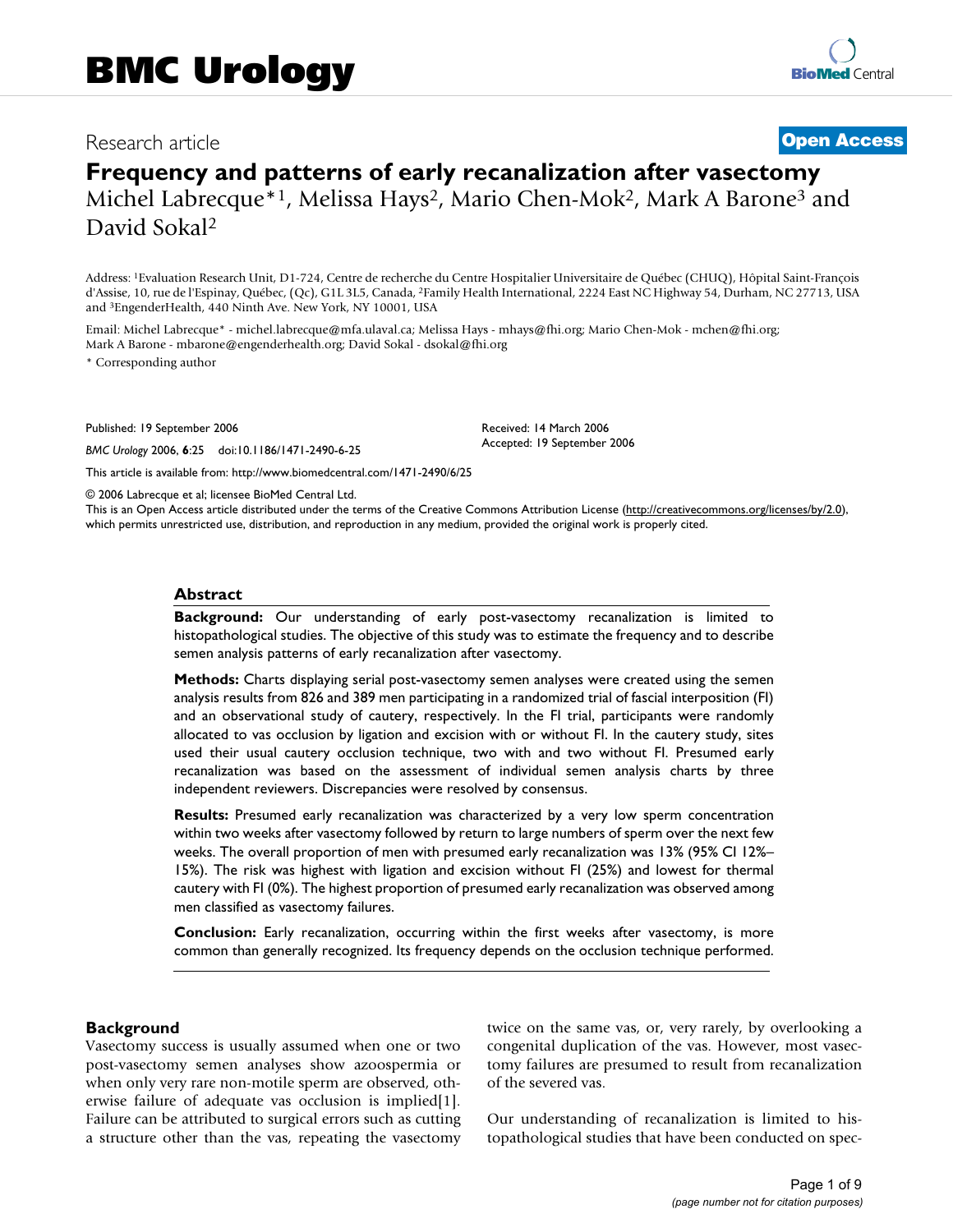imens collected from men undergoing repeat vasectomy or vaso-vasostomy [2-7]. Recanalization results from the proliferation of epithelial microtubules through granulomatous tissue between the severed ends of the vas, producing a fistula that allows the passage of sperm.

Data from two studies – a randomized clinical trial of the effectiveness of fascial interposition (FI)[8] and an observational study of vasectomy using cautery[9] – in which sequential semen analyses were performed early after vasectomy, provided an opportunity to enhance our clinical understanding of post-vasectomy recanalization. The objectives of this secondary analysis were to estimate the frequency of post-vasectomy early recanalization and to describe semen analysis patterns associated with presumed early recanalization.

# **Methods**

## *Vasectomy studies*

The methods of the FI and cautery studies have been previously described[8,9] and are summarized in Additional file 1. Briefly, the FI trial[8] involved eight sites in seven countries. It was a randomized clinical trial comparing two occlusion techniques: ligation and excision with versus without FI. All surgeons used the no-scalpel vasectomy (NSV) approach to the vas and a standardized occlusion technique. The study was halted following a planned interim analysis that demonstrated a clear benefit from the use of FI[10]. Of the 841 men who were randomized in the FI study, 826 were included in the analysis reported here; 410 had FI and 416 did not. Fifteen men were excluded because they did not return for any semen analyses after vasectomy.

The cautery study[9] involved four sites in four countries. It was a prospective observational study designed to estimate the effectiveness of cautery as currently performed at each site and to describe trends in sperm counts after vas occlusion by cautery. Each surgeon used his or her customary cautery occlusion technique, which differed among the sites: two sites performed electrocautery alone and two sites used thermal cautery combined with FI. A small vas segment was excised in one site using electrocautery and in one site using thermal cautery. The other two sites did not remove any vas tissue. Three sites used the NSV approach to the vas. Of 400 men enrolled, 389 were included in the analysis reported here. Eleven men were excluded because they did not provide any semen samples after vasectomy.

Both studies conducted frequent semen analyses, beginning at two weeks after vasectomy. The FI trial conducted subsequent semen analyses every four weeks until a man had provided two consecutive azoospermic specimens, was declared a vasectomy failure, or reached the end of study follow-up at 34 weeks. After the first sample at two weeks, the cautery study conducted subsequent semen analyses at weeks 5, 8, 12, 16, 20 and 24 regardless of semen analysis findings.

Semen analysis methods for both studies were based on World Health Organization recommendations, but differed somewhat between the two studies. Freshly collected semen was examined in the FI trial and data were obtained on sperm concentration, motility, and viability. For the cautery study, two of the four sites did not routinely collect fresh specimens, so semen analysis data from those two sites were limited to sperm concentrations. In addition, specimens showing azoospermia or very low sperm concentrations were centrifuged in the FI trial but not in the cautery study. During both studies, the laboratories conducted periodic quality control tests.

Definitions of success and failure were different in each study. In the FI trial, success was defined as two consecutive azoospermic specimens at least two weeks apart. Failure was defined as 5 million or more motile sperm/mL at 14+ weeks or 100,000 sperm or more/mL with any motility at 26+ weeks. Men who did not meet the criteria for success or failure were classified as indeterminate. In the cautery study, success was defined as less than 100,000 sperm/mL in two consecutive specimens taken at least two weeks apart, and failure as not meeting the definition of success by 24 weeks or having more than 10 million sperm/mL at 12+ weeks. Men who had less then 12 weeks of follow-up without meeting the criteria for success or having been declared a failure by a study site clinician were classified as indeterminate.

The data collection forms, study monitoring, and laboratory quality control procedures were similar for both studies. One research site was common to both studies. Both studies were organized and managed by researchers and staff at FHI and EngenderHealth and received approval from FHI's Institutional Review Board (IRB) and by local IRB, when present.

# *Assessment of early recanalization*

Semen analysis results over time were used as a surrogate marker to determine early recanalization. Charts presenting the log of the sperm concentration at each follow-up time point were created for each participant. Participant identifiers, study sites, and vasectomy technique assignments were not included and charts were presented in random order. The percentage of motile sperm was included in the charts for the FI trial, but not for the cautery study. Data on cumulative number of ejaculations at each time point were included in the cautery study charts as was the participant's age, because age seemed to be associated with longer times to azoospermia[8]. The FI trial charts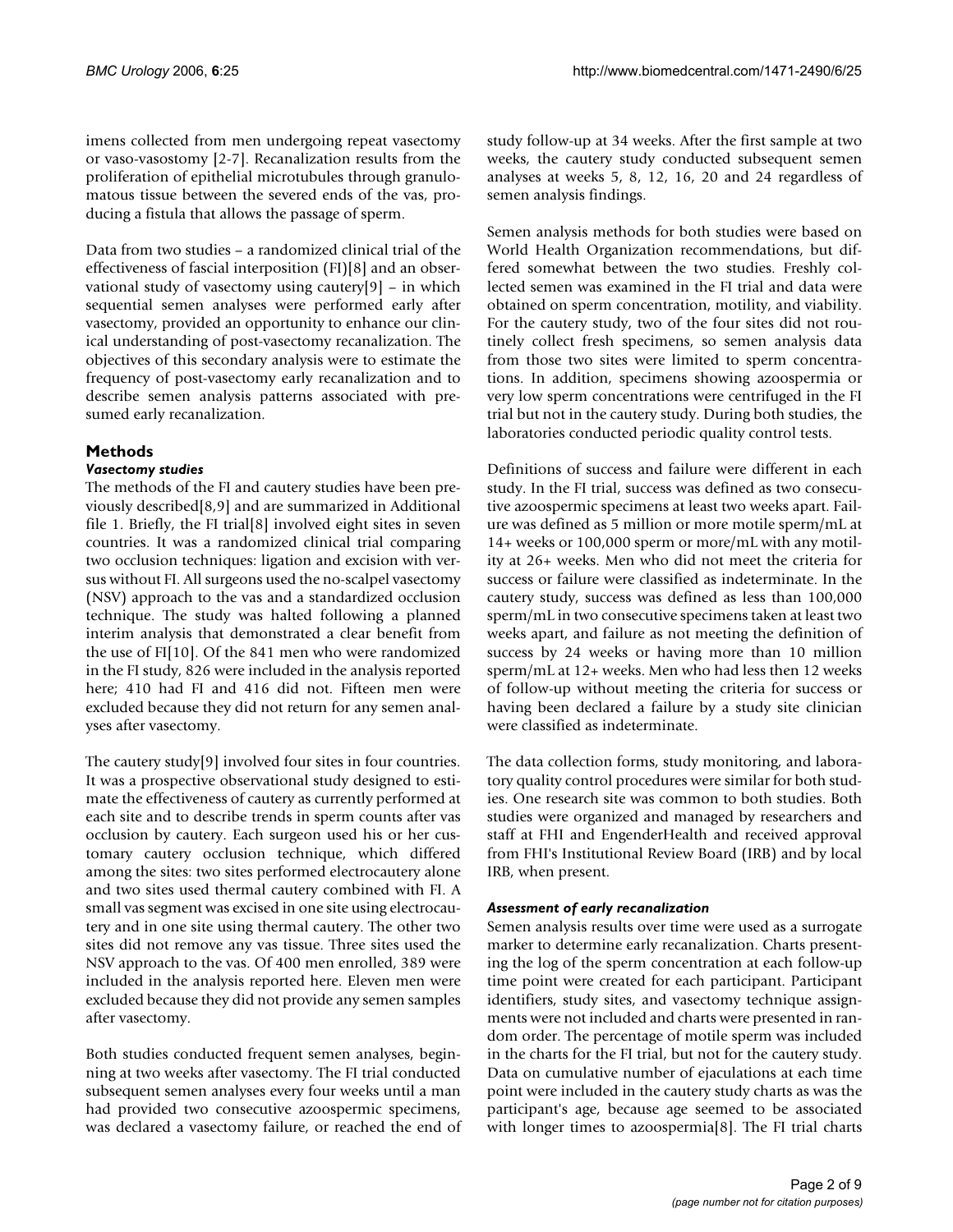indicated participants' final vasectomy outcome (success, failure, indeterminate) because participants were discontinued from the FI trial when failure or success was determined. However, the cautery study charts did not include final vasectomy outcome as sperm concentration data were collected throughout the entire follow-up period. All charts from both studies are available in Additional files 2 (FI trial) and 3 (cautery study).

Since there are no established criteria for determining early recanalization based on semen analysis data, we used an adjudication process. Three experts in vasectomy research (ML, DS, and MB) independently reviewed the charts to determine if early recanalization had taken place according to their own criteria, which were set prior to reviewing the FI trial charts. These criteria (Table 1) were collected after review of the FI trial charts and were not discussed until the adjudication process for the cautery study was completed.

Classification of participants was done first for the FI trial and three months later for the cautery study as part of the procedures of each study. In the FI trial, reviewers were asked to provide their assessment on whether early recanalization had occurred by selecting either yes or no for each chart. In the cautery study an indeterminate category was included as well for those cases where the reviewers felt they could not classify a participant due to insufficient information because of missing data or loss to follow-up. After the adjudication process of the two studies was completed, discrepancies were discussed among the three reviewers and resolved by consensus. In the final consensus assessment, the indeterminate classification was not allowed, and such cases were reclassified as not indicative of recanalization by default. Consensus definitions agreed upon at the time of the final adjudication are presented in Table 1.

Charts best illustrating patterns of sperm clearance after vasectomy (success or failure, with and without early recanalization) were selected by consensus of the reviewers and are presented in Figures 1 and 2.

### *Statistical analysis*

We computed crude agreement, kappa statistic, and its 95% confidence interval to study the level of agreement among the three reviewers based on their initial independent review. The frequency of early recanalization after reviewers' consensus was calculated. We produced a cross-sectional tabulation to examine the relationship between early recanalization, vasectomy occlusion technique, and final vasectomy outcome. Association between the risks of early recanalization and study center and vasectomy related adverse events in the FI trial were evaluated with the Cochran-Mantel-Haenszel Chi-square test. The probabilities of semen analysis showing any motile sperm, when data available, or 1 million sperm/mL or more at each follow-up time point (weeks) were calculated by early recanalization status and vasectomy occlusion technique.

### **Results**

A total of 826 charts from the FI trial and 389 from the cautery study were analyzed. Table 2 shows the agreement of the reviewers after independent assessment. According to kappa coefficients, their agreement was moderate to substantial in the FI trial, where they had to classify the charts as either recanalization or not, and was fair to moderate in the cautery study, where in addition they could classify a chart as indeterminate[11]. Discordance

**Table 1: Individual and consensus criteria used by the reviewers to assess the presence of early recanalization.**

| <b>Reviewers</b> | Criteria used to assess early recanalization                                                                                                                                                                                                                                                                                                                                                                                                                                                                                                                                                                                                                                                                                                                                                                                                                                                                                                                                        |
|------------------|-------------------------------------------------------------------------------------------------------------------------------------------------------------------------------------------------------------------------------------------------------------------------------------------------------------------------------------------------------------------------------------------------------------------------------------------------------------------------------------------------------------------------------------------------------------------------------------------------------------------------------------------------------------------------------------------------------------------------------------------------------------------------------------------------------------------------------------------------------------------------------------------------------------------------------------------------------------------------------------|
|                  | Absence or very rare sperm at 2 weeks followed by an increasing number of sperm in any subsequent semen analyses. If motility<br>was available, reappearance of motility after complete disappearance was considered as recanalization. Persistence of high numbers<br>of motile sperm with no evidence of an initial decrease in sperm numbers was not considered as recanalization.                                                                                                                                                                                                                                                                                                                                                                                                                                                                                                                                                                                               |
| $\mathcal{L}$    | A severe drop in sperm counts immediately or soon after the vasectomy, down to about I million/mL or less, followed by a<br>subsequent rise to above about 10 million, with motility increasing the probability of recanalization. Vasectomy success, included<br>for the FI trial, was considered as evidence against recanalization.                                                                                                                                                                                                                                                                                                                                                                                                                                                                                                                                                                                                                                              |
|                  | Azoospermia or count(s) of less than 1 million/mL and then subsequent count(s) over 1 million/mL or reappearance of motile<br>sperm. No motility for several samples followed by reappearance of motile sperm. No recanalization if steady decline to<br>azoospermia or to low sperm numbers (less than I million/mL) even if azoospermia was not reached.                                                                                                                                                                                                                                                                                                                                                                                                                                                                                                                                                                                                                          |
| Consensus        | I) Azoospermia or low sperm count (less than I million/mL) within two to six weeks after the vasectomy and then at least one<br>subsequent count of over 1 million/mL. The probability of recanalization was assumed to increase if the sperm count was higher.<br>2) When motility was available, azoospermia or low sperm count with complete or near-complete loss of motility followed by the<br>appearance of increasing numbers of motile sperm. Persistence of numerous motile sperm with no evidence of an early and<br>significant decrease in sperm count was considered as a technical failure and not a recanalization.<br>3) When motility was not available, a slow decline to azoospermia or low sperm numbers (less than 100,000/mL) was not<br>considered as a recanalization, even if azoospermia was not reached.<br>4) If recanalization could not be agreed upon due to missing or ambiguous data, then it was assumed that no recanalization had<br>occurred. |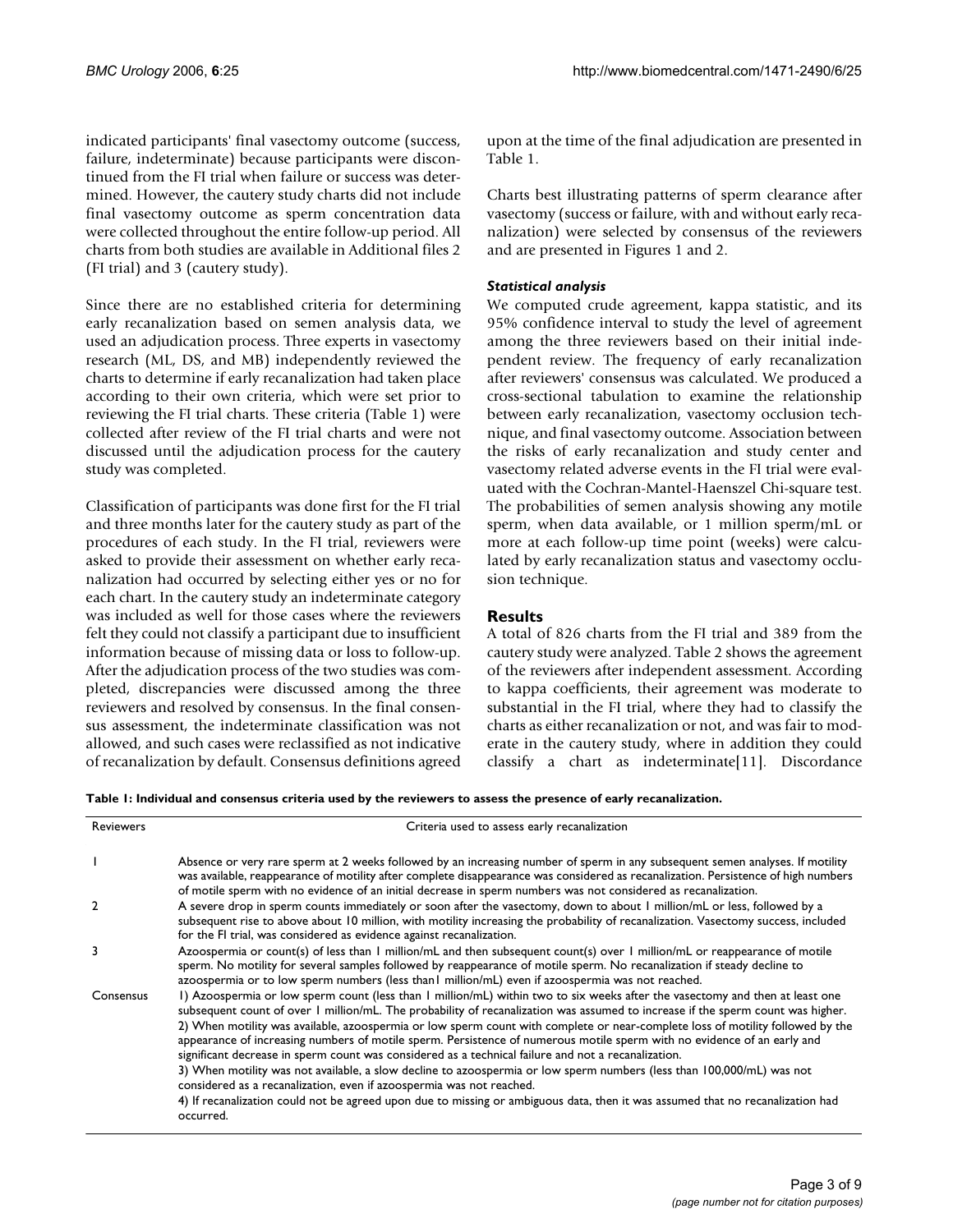

#### Figure 1

**Semen analysis charts of four men without presumed early recanalization**. Sperm concentration is illustrated on a log scale. Since a logarithmic scale has no true zero, we used <100 on the graph to indicate azoospermia. The dotted line indicates low sperm cut-off (1,000,000 sperm/mL) according to reviewers' consensus (see Table 1). For case no 2, pre-vasectomy sperm concentrations were not available. We assumed a count of 20,000,000 sperm/mL with presence of motile sperm.

between the three reviewers was observed in 104 (12.6%) of the FI trial charts (77 of which were classified as early recanalization by consensus) and in 54 (13.9%) of the



#### **Figure 2**

**Semen analysis charts of four men with presumed early recanalization**. Sperm concentration is illustrated on a log scale. Since a logarithmic scale has no true zero, we used <100 on the graph to indicate azoospermia. The dotted line indicates low sperm cut-off (1,000,000 sperm/mL) according to reviewers' consensus (see Table 1). For case no 8, pre-vasectomy sperm concentrations were not available. We assumed a count of 20,000,000 sperm/mL with presence of motile sperm.

**Table 2: Agreement of reviewers on early recanalization in the fascial interposition trial and the cautery study.**

| <b>Reviewers</b>   | Crude agreement | Kappa coefficient | 95% CI        |  |
|--------------------|-----------------|-------------------|---------------|--|
| FI trial           |                 |                   |               |  |
| 1 vs. 2            | 0.89            | 0.60              | $0.53 - 0.68$ |  |
| $1 \text{ vs. } 3$ | 0.95            | 0.84              | $0.79 - 0.89$ |  |
| $2$ vs. $3$        | 0.90            | 0.58              | $0.49 - 0.66$ |  |
| All three          | 0.87            | 0.68              | $0.64 - 0.72$ |  |
| Cautery study      |                 |                   |               |  |
| 1 vs. 2            | 0.93            | 0.40              | $0.22 - 0.58$ |  |
| $1 \text{ vs. } 3$ | 0.88            | 0.35              | $0.21 - 0.49$ |  |
| $2$ vs. $3$        | 0.91            | 0.42              | $0.27 - 0.57$ |  |
| All three          | 0.86            | 0.38              | $0.34 - 0.43$ |  |

FI = fascial interposition

Note: agreement was assessed on two categories (recanalization, no recanalization) in the FI trial and on three categories (recanalization, no recanalization, indeterminate) in the cautery study.

cautery study charts (13 of which were classified as early recanalization by consensus).

Based on final consensus, the overall estimate of presumed early recanalization was 13% (95% CI 12% – 15%). The frequency of presumed early recanalization according to the vasectomy occlusion technique and outcomes as defined in each of the two studies is presented in Table 3. The proportion of men with presumed early recanalization was 25% (95% CI 21%–30%) with ligation and excision without FI, 10% (95% CI 7%–13%) with ligation and excision with FI, 9% (95% CI 5%–13%) with electrocautery without FI, and 0% (95% CI 0%–2%) with thermal cautery with FI.

In both studies most vasectomy failures, 85% overall, were classified as early recanalizations (Table 3). However, there were about twice as many recanalizations as failures in both groups in the FI trial. The risk of early recanalization was similar whether or not the men experienced a vasectomy related adverse event (without FI 32% vs 24%,  $p = 0.15$ ; with FI 10% vs 11%,  $p = 0.83$ ). There was no association between the risk of early recanalization and study centers  $(p = 0.1)$ .

In the cautery study, all presumed early recanalizations were encountered in the two centers where electrocautery alone was performed. The early recanalization risk was similar in both of these centers (8.2% and 9%). There were over eight times more recanalizations than failures. In the two centers combining thermal cautery with FI, no early recanalization was observed; there was, however, one failure, classified as a surgical error[9].

Table 4 presents the probabilities of semen analysis showing any motile sperm and 1 million sperm/mL or more according to the vasectomy occlusion technique, the early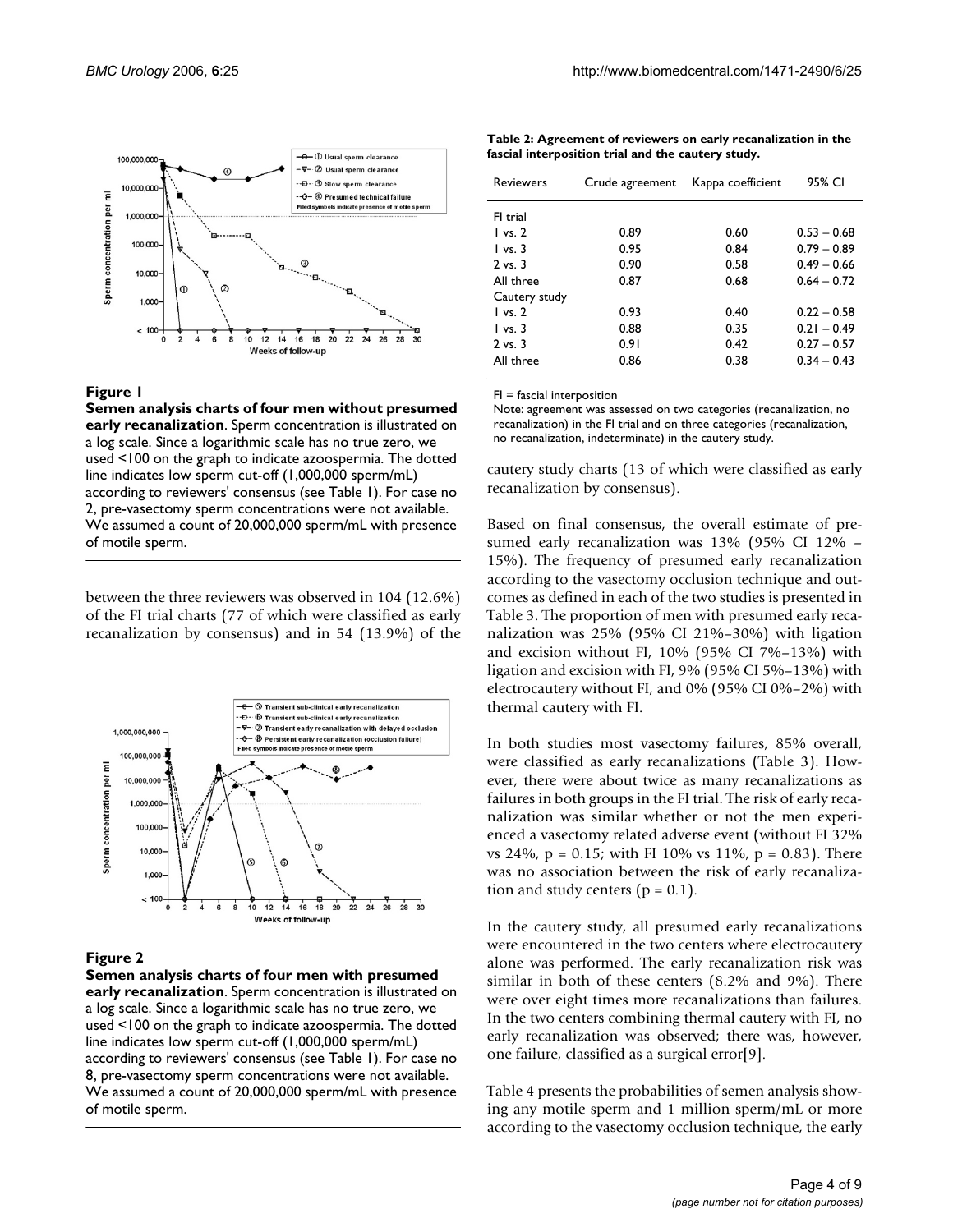| Vasectomy technique | Early recanalization |                            | Total                      |                                     |           |
|---------------------|----------------------|----------------------------|----------------------------|-------------------------------------|-----------|
|                     |                      | Failure <sup>a</sup> n (%) | Success <sup>b</sup> n (%) | Indeterminate <sup>c</sup> n $(\%)$ |           |
| FI trial            |                      |                            |                            |                                     |           |
| LE                  |                      |                            |                            |                                     |           |
|                     | Yes                  | 46 (87)                    | 49 (15)                    | 10(31)                              | 105(25)   |
|                     | No                   | 7(13)                      | 282 (85)                   | 22(69)                              | 311(75)   |
|                     | Total                | 53 (100)                   | 331 (100)                  | 32 (100)                            | 416 (100) |
| LE and FI           |                      |                            |                            |                                     |           |
|                     | Yes                  | 20(83)                     | 20(6)                      | 1(2)                                | 41(10)    |
|                     | No                   | 4(17)                      | 323 (94)                   | 42 (98)                             | 369 (90)  |
|                     | Total                | 24 (100)                   | 343 (100)                  | 43 (100)                            | 410 (100) |
| Cautery study       |                      |                            |                            |                                     |           |
| EC                  |                      |                            |                            |                                     |           |
|                     | Yes                  | 2(100)                     | 13(7)                      | 2(40)                               | 17(9)     |
|                     | No                   | 0(0)                       | 177 (93)                   | 3(60)                               | 180(91)   |
|                     | Total                | 2(100)                     | 190 (100)                  | 5(100)                              | 197 (100) |
| TC and FI           |                      |                            |                            |                                     |           |
|                     | Yes                  | 0(0)                       | 0(0)                       | 0(0)                                | 0(0)      |
|                     | No                   | 1(100)                     | 188 (100)                  | 3(100)                              | 192 (100) |
|                     | Total                | 1(100)                     | 188 (100)                  | 3(100)                              | 192 (100) |

**Table 3: Frequency of presumed early recanalization following the consensus process, according to vasectomy occlusion technique and outcome in the fascial interposition trial and the cautery study.**

 $FI$  = fascial interposition, LE = ligation and excision, EC = electrocautery, TC = thermal cautery

a FI trial definition: 5 million or more motile sperm/mL at 14+ weeks or 100,000 sperm or more/mL with any motility at 26+ weeks. Cautery study definition: Not meeting success definition by 24 weeks or having more than 10 million sperm/mL at 12+ weeks

<sup>b</sup> FI trial definition: Two consecutive azoospermic specimens taken at least two weeks apart. Cautery study definition: Less than 100,000 sperm/mL in two consecutive specimens taken at least two weeks apart.

c Neither a success nor a failure.

recanalization status, and the number of weeks after vasectomy. In men with early recanalization, the trends regarding motility or sperm count were similar in all three occlusion techniques in which recanalization was encountered. Within each technique, the proportions of men with motile sperm or with 1 million sperm/mL or more were much lower before five weeks after vasectomy than between five and 10 weeks. All these proportions then decreased after 12 weeks or more to a similar or lower level than observed at the time of the first postvasectomy semen analysis.

In men with no early recanalization, about one fourth to one third of men had either motile sperm or 1 million sperm/mL or more at the time of the first semen analysis (< five weeks), except when thermal cautery with fascial interposition was performed in which case these proportions were about 15%. Motility and high sperm count decreased rapidly with all occlusion techniques over the following weeks with no motility observed with thermal cautery combined with fascial interposition six weeks after vasectomy. The proportions in the latter weeks in the ligation and excision techniques appear spuriously high due to the fact that men in the FI trial were discontinued from the study after two azoospermic semen analyses whereas men in the cautery study provided semen samples throughout the duration of the study, independent of semen analysis results.

Figures 1 and 2 illustrate selected semen analysis charts that are typical of sperm clearance associated with the different outcomes. Figure 1 shows the sperm clearance patterns of four men without presumed early recanalization. Lines no 1 and 2 show examples of the usual patterns of sperm clearance after vasectomy observed in both studies where sperm clearance is rapid, reaching azoospermia within two to eight weeks. Line no 3 illustrates slow sperm clearance characterized as low numbers of residual, nonmotile sperm persisting for many weeks. Line no 4 illustrates a presumed technical failure with persistence of numerous motile sperm with no decrease in sperm concentration.

Figure 2 shows the sperm clearance patterns of four men with presumed early recanalization, characterized as a very low sperm concentration within two weeks after vasectomy followed by return to large numbers of sperm over the next few weeks. In lines no 5 and 6, the recanalization closed off with sperm concentrations falling again before 12–14 weeks and resulting in a successful vasectomy. These were categorized as sub-clinical transient recanalization, since the recanalization would not have been identified at the time of a routine first post-vasectomy semen analysis at 12 weeks or later. In line no 7, a transient early recanalization also occurred but the closing off process occurred later, between 14 and 22 weeks. This pattern has been described as a delayed success[12]. In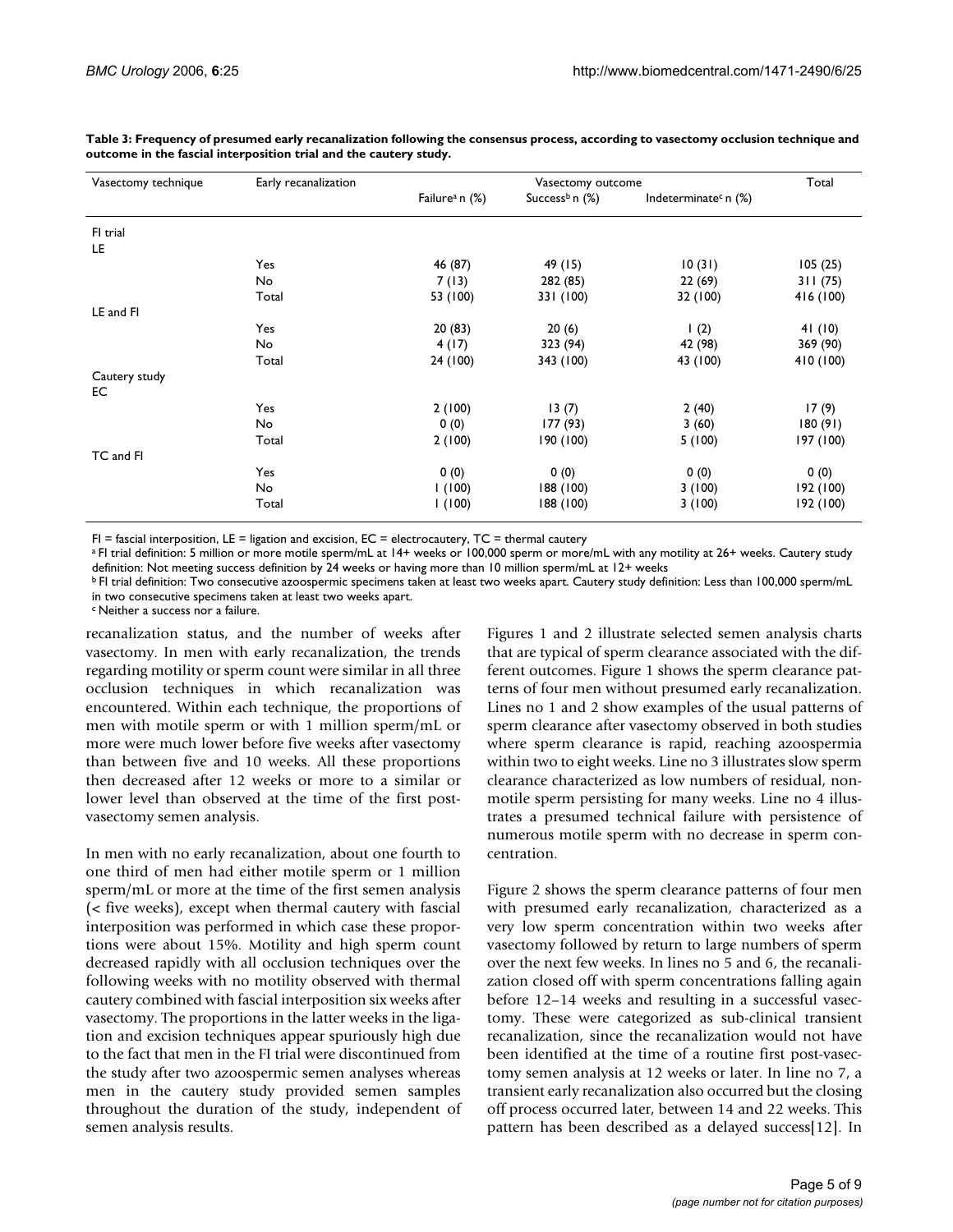|                       |                     |              |                 | Semen analysis with any motile sperm |                     |             |                        | Semen analysis with $1 \times 10^6$ sperm/mL or more |  |  |  |
|-----------------------|---------------------|--------------|-----------------|--------------------------------------|---------------------|-------------|------------------------|------------------------------------------------------|--|--|--|
|                       | Vasectomy Technique |              |                 |                                      | Vasectomy Technique |             |                        |                                                      |  |  |  |
|                       | LE                  | LE and FI    | EC <sup>a</sup> | TC and Fla                           | LE                  | LE and FI   | <b>EC</b> <sup>b</sup> | TC and F <sub>Ib</sub>                               |  |  |  |
|                       | $n/N$ $(\%)^c$      | $n/N$ (%)    | $n/N$ (%)       | $n/N$ (%)                            | $n/N$ (%)           | n/N (%)     | $n/N$ (%)              | $n/N$ (%)                                            |  |  |  |
| <b>Recanalization</b> |                     |              |                 |                                      |                     |             |                        |                                                      |  |  |  |
| <5                    | 45/105 (43)         | 21/41(51)    | 2/7(29)         | 0                                    | 24/105 (23)         | 11/40(28)   | 4/15(27)               | 0                                                    |  |  |  |
| $5 - 6$               | 76/90 (84)          | 26/37 (70)   | 8/8 (100)       | 0                                    | 66/90 (73)          | 22/37 (59)  | 8/13(62)               | 0                                                    |  |  |  |
| $8 - 10$              | 76/96 (79)          | 29/38 (76)   | 7/9 (78)        | 0                                    | 61/96(64)           | 24/38(63)   | 8/17(47)               | 0                                                    |  |  |  |
| $12 - 14$             | 55/91 (60)          | 19/38 (50)   | 3/7(43)         | 0                                    | 41/91(45)           | 16/38(42)   | 1/11(9)                | 0                                                    |  |  |  |
| $16 - 18$             | 36/75 (48)          | 12/27(44)    | 2/6(33)         | 0                                    | 21/75(28)           | 8/27(30)    | 2/12(17)               | 0                                                    |  |  |  |
| $20 - 22$             | 17/52(33)           | 8/20(40)     | 2/8(25)         | 0                                    | 13/52 (25)          | 5/20(25)    | 2/11(18)               | 0                                                    |  |  |  |
| $24 - 26$             | 11/30(37)           | 6/12(50)     | 2/7(28)         | 0                                    | 6/30(20)            | 3/12(25)    | 2/12(17)               | 0                                                    |  |  |  |
| No recanalization     |                     |              |                 |                                      |                     |             |                        |                                                      |  |  |  |
| <5                    | 87/300 (29)         | 121/349 (35) | 29/85 (34)      | 14/93 (15)                           | 75/300 (25)         | 87/349 (25) | 46/170 (27)            | 28/177 (16)                                          |  |  |  |
| $5 - 6$               | 39/245 (16)         | 17/298(6)    | 13/79(16)       | 2/86(2)                              | 19/245(8)           | 14/298(5)   | 15/153(10)             | 7/163(4)                                             |  |  |  |
| $8 - 10$              | 12/236(5)           | $4/279$ (1)  | 3/82(4)         | 0/80(0)                              | 9/236(4)            | 7/279(3)    | 3/154(2)               | 1/162(1)                                             |  |  |  |
| $12-14$               | 8/170(5)            | 6/162(4)     | 0/81(0)         | 0/83(0)                              | 8/170(5)            | 4/162(2)    | 0/155(0)               | 0/160(0)                                             |  |  |  |
| $16 - 18$             | 5/94(5)             | 2/104(2)     | 0/89(0)         | 0/90(0)                              | 4/94(4)             | 2/104(2)    | 0/154(0)               | 0/159(0)                                             |  |  |  |
| $20 - 22$             | 3/57(5)             | 0/62(0)      | 0/91(0)         | 0/83(0)                              | 4/57(7)             | 0/62(0)     | 0/151(0)               | 0/160(0)                                             |  |  |  |
| $24 - 26$             | $4/4$ (10)          | 1/46(2)      | 0/91(0)         | 0/62(0)                              | 4/41(10)            | 1/46(2)     | 0/127(0)               | 0/128(0)                                             |  |  |  |

**Table 4: Probabilities of semen analysis showing any motile sperm or 1 million sperm/mL or more by vasectomy occlusion technique, early recanalization status, and number of weeks after vasectomy.**

 $FI =$  fascial interposition, LE = ligation and excision, EC = electrocautery, TC = thermal cautery

a restricted to the two centers in the cautery study that had information about motility.

b includes all centers in the cautery study.

 $c$  n/N (%) = the number of men with the outcome of interest (semen analysis with any motile sperm or with  $1 \times 10^6$  sperm/mL or more) divided by the total number of men who provided a semen sample for a given vasectomy technique and early recanalization status for that time period.

line no 8, early recanalization persisted until the 24-week study endpoint resulting in an occlusion failure and need for a repeat vasectomy.

### **Discussion**

This is the first large study describing the semen patterns of early recanalization after vasectomy. Our findings suggest that early recanalization is far more frequent than commonly believed. As expected, almost all vasectomy failures are explained by presumed early recanalization. However, the number of early recanalizations far exceeds the number of failures, indicating that many are transient, eventually closing off, and resulting in a successful vasectomy.

Based on visual analyses of semen analysis charts, we observed that the vast majority of early recanalizations occur within a few weeks after vasectomy, most usually somewhere between two to six weeks. Similar observations based on one[13] and eight[14] cases were reported earlier. Our results imply that in clinical practice where the first post-vasectomy semen analysis is usually requested eight to 14 weeks after the procedure, many men assumed to have a successful vasectomy could in fact have had unnoticed sub-clinical transient recanalization that scarred down and spontaneously occluded before the first semen analysis. The partners of these men would be at higher risk of post-vasectomy pregnancy than the partners of men without recanalization if not using another contraception method until sterility is confirmed, as generally recommended. Recent evidence showing delayed vasectomy success in more than 50% of men who have motile sperm at the time of the first post-vasectomy semen analysis further supports the common occurrence of transient early recanalization[12].

In our blinded review of the semen analysis data, we observed large differences in early recanalization risk, suggesting that early recanalization is associated with occlusion technique. The highest risk of recanalization was seen with ligation and excision alone; one fourth of the men in this group were classified as having had an early recanalization. The risk was lower (about 10%) when ligation and excision with fascial interposition or electrocautery alone (with or without excision) was used. The lowest risk was observed in men whose vasectomy was performed with thermal cautery combined with fascial interposition.

When thermal cautery combined with fascial interposition was performed, no cases were classified as early recanalizations and motile sperm were cleared in all cases by six weeks post-vasectomy. These findings suggest that the current 12-week interval after the procedure before testing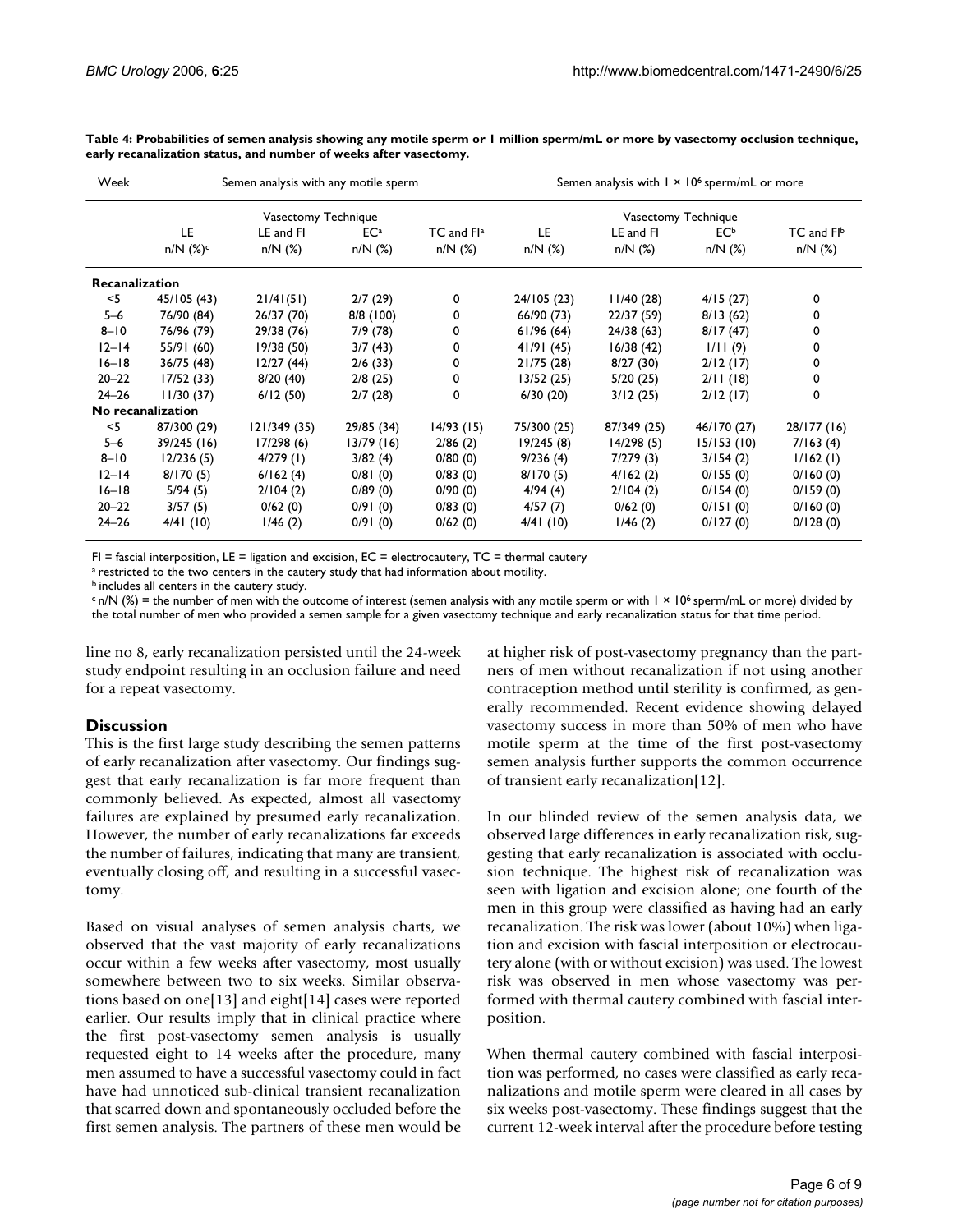for sterility[15,16] could be shortened with this technique.

In the ligation and excision groups, a final outcome of early recanalization was equally as likely to be a success as a failure. However, when electrocautery without fascial interposition was used, the final outcome of most early recanalizations was vasectomy success. This suggests that early recanalizations occurring with cautery are less likely to result in vasectomy failure compared to those after ligation and excision.

Association between presumed early recanalization and vas occlusion technique is consistent with the primary and secondary analyses of the FI trial and cautery studies[8,9,17]. These analyses showed that most failures occurred in the ligation and excision alone group and the least in men who had a vasectomy performed with cautery. These findings are also in line with the results of a systematic review of comparative studies showing that the failure risk of vasectomy varies widely according to occlusion technique[18]. In that review, ligation and excision was associated with the highest risk of failure whereas cautery combined with FI appeared to have the lowest risk.

High risk of early recanalization with ligation and excision without FI may partly explain the unacceptably high contraceptive failure rate following vasectomy observed in Asian countries where this occlusion technique is still the most commonly performed[19]. A study involving 1052 men in Nepal showed that within 3 years after vasectomy 4.2% had an unplanned pregnancy[20]. A similar failure rate (4.1%) was also found in Vietnam after more than 5 years of follow-up[21]. In a study conducted in China, among 1,555 couples using vasectomy as a contraceptive method, the risk of an unplanned pregnancy was 9.5% after 5 years[22].

### *Strengths and limitations*

The major strength of our study is that it was based on results from prospective studies with standardized and excellent follow-up, including early and frequent postvasectomy semen analyses. However, the primary purpose of this secondary analysis was not to compare the studies and techniques but to generate hypotheses based on observation. Thus, a number of limitations must be emphasized.

As study design of the two studies was different, comparisons between the four occlusion techniques are based on non randomized groups, apart from the two groups in the FI trial. There were also slight methodological differences between the two studies, such as sample size, timing of semen analyses, and definitions of success and failure. In addition, although all participating sites in both studies followed standardized methods for performing semen analysis, semen samples showing azoospermia or very low sperm counts were centrifuged in the FI trial but not in the cautery study. Non-centrifuged semen samples categorized as azoospermic commonly have some sperm if examined after centrifugation, but the numbers would be too low to have interfered with chart adjudication relative to whether or not there was a recanalization[23]. In laboratories that do not centrifuge specimens, sperm concentrations below 100,000/mL are likely to be read as azoospermic (D Sokal, manuscript in preparation).

The level of expertise of participating surgeons in the two studies may explain differences between the results observed with the four occlusion techniques. Some of the surgeons involved in the FI trial were not well-experienced with the FI technique and different methods of FI were used in the cautery study. Despite some training provided before starting the study, technical errors may partly explain the high failure and recanalization risk encountered with this technique. In fact, FI may be difficult to adequately master[19]. In the cautery study, excellent results obtained with thermal cautery and FI combined may be due to the extensive expertise of the two participating surgeons with this technique. Differences in the level of expertise of participating surgeons would not however influence the findings and conclusions related to the failure/recanalization ratio within each individual technique.

Independent review of charts by three experienced vasectomy clinicians/researchers with consensus on discordant cases was used to estimate the risk of presumed early recanalization after vasectomy. Although this method minimizes the risk of bias, it does not exclude it. Recanalization cannot be proven on clinical grounds and no histology was done to confirm recanalization.

Since reviewers knew the outcome of the cases while reviewing the charts from the FI trial, the proportion of failures explained by early recanalization may have been overestimated. Furthermore, knowing the outcome may have led to underestimating the numbers of transient early recanalizations that are followed by subsequent azoospermia and vasectomy success. However, failure or success was included as a criterion to identify early recanalization by only one reviewer and not retained as a consensus criterion (Table 1).

Semen analysis data from two of the four cautery study sites were limited to sperm concentrations, so we could not consider sperm motility when adjudicating charts from the cautery study. The risk of early recanalization may have been underestimated without this information. Using the results from the two sites where motility was assessed and the consensus criteria that include motility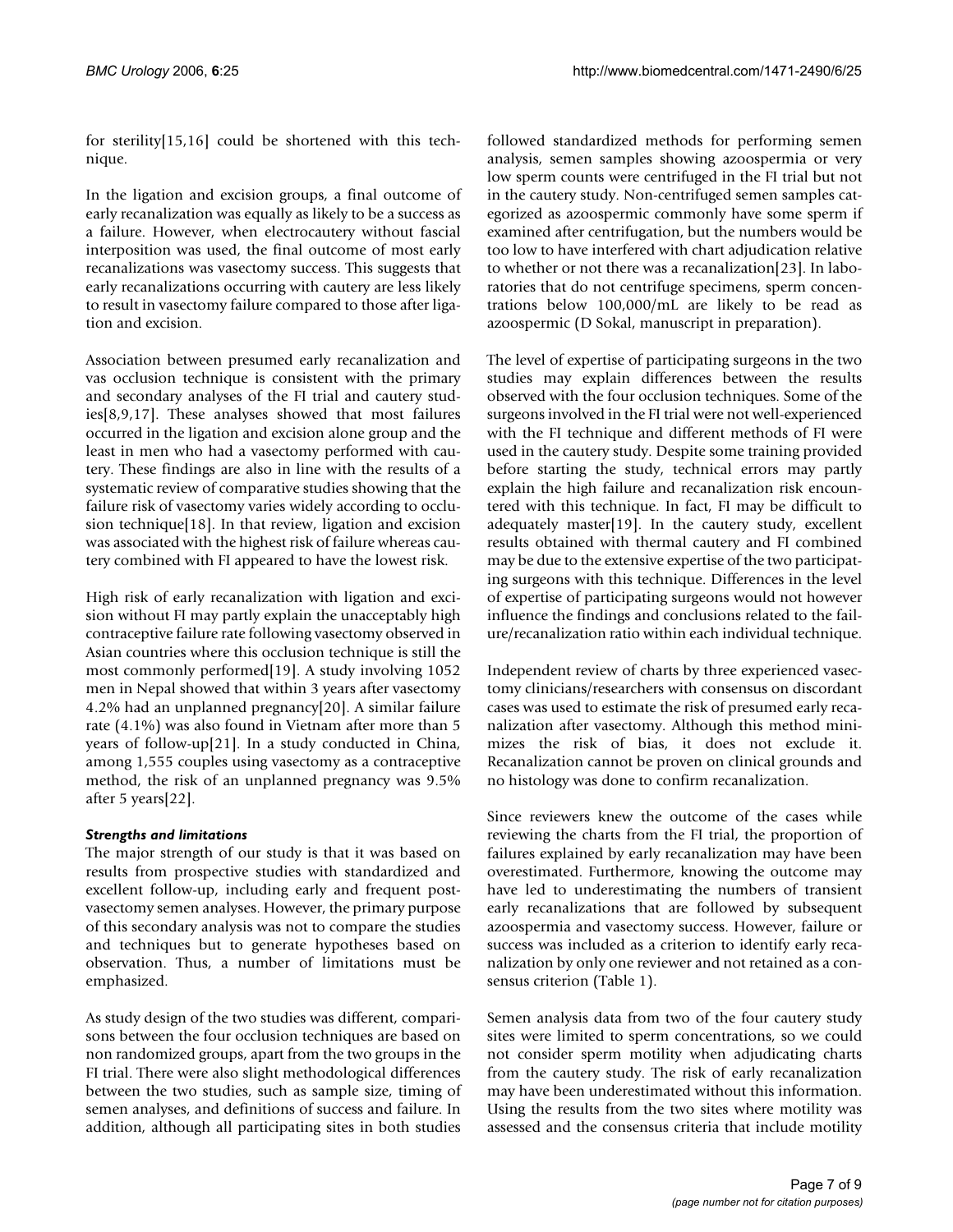(see Table 1), early recanalization was presumed in 1%  $(1/99)$  and  $18\%$   $(18/97)$  of cases with cautery with and without FI, respectively, whereas according to the classification obtained without motility, these figures were 0% (0/99) and 9% (9/97). Some argue that motility found as early as three weeks after vasectomy is either due to a surgical error or to early recanalization[13,24-26].

This possible underestimation does not change our primary results showing that cautery combined with FI is associated with the lowest risk of early recanalization and simple ligation and excision with the highest. The risk associated with cautery alone and ligation and excision with FI is lying in between.

Other factors could also have led to a slight underestimation of early recanalization risk. In the few instances where sperm counts never fell to sub-fertile levels, it was assumed that failure was due to a surgical error. However, it is possible that early recanalization could have occurred within the first two weeks after the procedure, before any semen analysis was performed. In addition, in cases where lack of data meant a participant could not be classified definitively as a presumed early recanalization or not, he was considered as not having had a recanalization.

Adjudication of the charts from the cautery study was done about three months after adjudication of the FI trial charts. Although individual criteria were collected after adjudication of the FI trial charts and not discussed until after completing the adjudication of the cautery study charts, the criteria and interpretation of charts may have changed in time from "learning" about recanalization. This potential bias was minimized using multiple independent reviewers and consensus was needed in only a small and similar proportion of charts in both studies (13% and 14%).

We were unable to asses the risk of late recanalization in this study. Late recanalization is defined as the reappearance of motile sperm after the vasectomy was declared a success, often only discovered by an unexpected pregnancy. This situation suggests that recanalization can occur at any time after vasectomy and not only a few weeks after vasectomy as observed in our study. However, late recanalization is believed to be a very rare phenomenon occurring in only about one out of 2000 to 3000 men [26-28].

# **Conclusion**

Patterns and criteria of presumed early recanalization after vasectomy were identified in this study. As the occlusive effectiveness of vasectomy has probably been overestimated in most vasectomy research, further studies on occlusion techniques should take into account the occurrence of presumed early recanalization when setting effectiveness end-points. Our consensus criteria may be useful to this end and they should be further validated for that specific purpose.

From a clinical point of view, our results reinforce the recent recommendation to avoid ligation and excision as the sole method for occluding the vas[27,29,30]. They also support the use of cautery combined with FI as probably the most effective vas occlusion technique. If early recanalization could be reliably prevented, the currently recommended 12-week waiting period before performing the post-vasectomy semen analysis[15,16] could probably be shortened.

# **Competing interests**

The author(s) declare that they have no competing interests.

# **Authors' contributions**

All authors participated in the conception, design, data collection, and analysis of the study. ML drafted the manuscript, and all authors reviewed and approved the final manuscript.

# **Additional material**

# **Additional file 1**

*Characteristics of vasectomies studies. This table provides a comparative summary of the characteristics of the two studies.* Click here for file

[\[http://www.biomedcentral.com/content/supplementary/1471-](http://www.biomedcentral.com/content/supplementary/1471-2490-6-25-S1.doc) 2490-6-25-S1.doc]

# **Additional file 2**

*Semen analysis charts from the Fascial Interposition trial. This file provides all semen analysis charts from the Fascial Interposition trial.* Click here for file [\[http://www.biomedcentral.com/content/supplementary/1471-](http://www.biomedcentral.com/content/supplementary/1471-2490-6-25-S2.pdf) 2490-6-25-S2.pdf]

# **Additional file 3**

*Semen analysis charts from the Cautery study. This file provides all semen analysis charts from the Cautery study.* Click here for file [\[http://www.biomedcentral.com/content/supplementary/1471-](http://www.biomedcentral.com/content/supplementary/1471-2490-6-25-S3.pdf) 2490-6-25-S3.pdf]

# **Acknowledgements**

The authors would like to thank the clinical investigators and study coordinators for the two studies whose work formed the basis of this comparison. We also want to thank Aida Cancel from Family Health International (FHI) for her thoughtful review.

Partial financial support and coordination for this work was provided by FHI with funds from the US Agency for International Development (USAID)